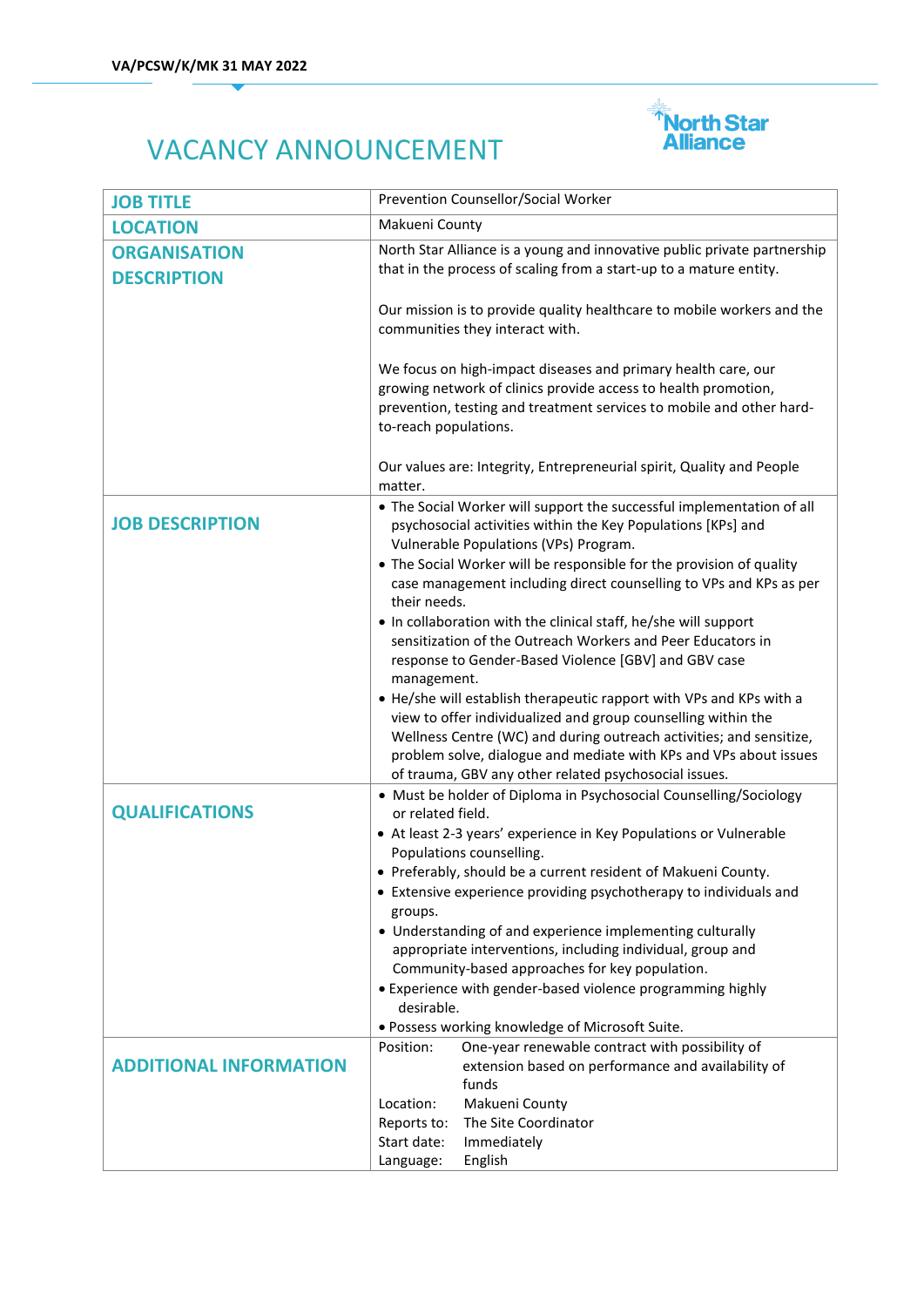

## VACANCY ANNOUNCEMENT

| <b>JOB TITLE</b>                          | Prevention Counsellor/Social Worker                                                                                                                                                                                                                                                                                                      |
|-------------------------------------------|------------------------------------------------------------------------------------------------------------------------------------------------------------------------------------------------------------------------------------------------------------------------------------------------------------------------------------------|
| <b>LOCATION</b>                           | Nakuru County                                                                                                                                                                                                                                                                                                                            |
| <b>ORGANISATION</b><br><b>DESCRIPTION</b> | North Star Alliance is a young and innovative public private<br>partnership that in the process of scaling from a start-up to a<br>mature entity.                                                                                                                                                                                        |
|                                           | Our mission is to provide quality healthcare to mobile workers and<br>the communities they interact with.                                                                                                                                                                                                                                |
|                                           | We focus on high-impact diseases and primary health care, our<br>growing network of clinics provide access to health promotion,<br>prevention, testing and treatment services to mobile and other<br>hard-to-reach populations.                                                                                                          |
|                                           | Our values are: Integrity, Entrepreneurial spirit, Quality and People<br>matter.                                                                                                                                                                                                                                                         |
| <b>JOB DESCRIPTION</b>                    | • The Social Worker will support the successful implementation of<br>all psychosocial activities within the Vulnerable Populations [VPs]<br>Program.                                                                                                                                                                                     |
|                                           | • He/she will be responsible for the provision of quality case<br>management including direct counselling to VPs as per their<br>needs.                                                                                                                                                                                                  |
|                                           | • In collaboration with the clinical staff, he/she will support<br>sensitization of the Outreach Workers and Peer Educators in<br>response to Gender-Based Violence [GBV] and GBV case                                                                                                                                                   |
|                                           | management.<br>• He/she will establish therapeutic rapport with VPs with a view to<br>offer individualized and group counselling within the Wellness<br>Centre (WC) and during outreach activities; and sensitize, problem<br>solve, dialogue and mediate with VPs about issues of trauma, GBV<br>any other related psychosocial issues. |
| <b>QUALIFICATIONS</b>                     | • Must be holder of Diploma in Psychosocial Counselling/Sociology<br>or related field.<br>• At least 2-3 years' experience in Key Population counselling.                                                                                                                                                                                |
|                                           | • Preferably, should be a current resident of Nakuru County.<br>• Extensive experience providing psychotherapy to individuals and<br>groups.                                                                                                                                                                                             |
|                                           | • Understanding of and experience implementing culturally<br>appropriate interventions, including individual, group and<br>community-based approaches for vulnerable populations.                                                                                                                                                        |
|                                           | • Experience with gender-based violence programming highly<br>desirable.<br>· Possess working knowledge of Microsoft Suite.                                                                                                                                                                                                              |
| <b>ADDITIONAL INFORMATION</b>             | One-year renewable contract with possibility of<br>Position:<br>extension based on performance and availability of<br>funds                                                                                                                                                                                                              |
|                                           | Location:<br>Nakuru County<br>The Site Coordinator<br>Reports to:<br>Start date:<br>Immediately<br>English<br>Language:                                                                                                                                                                                                                  |